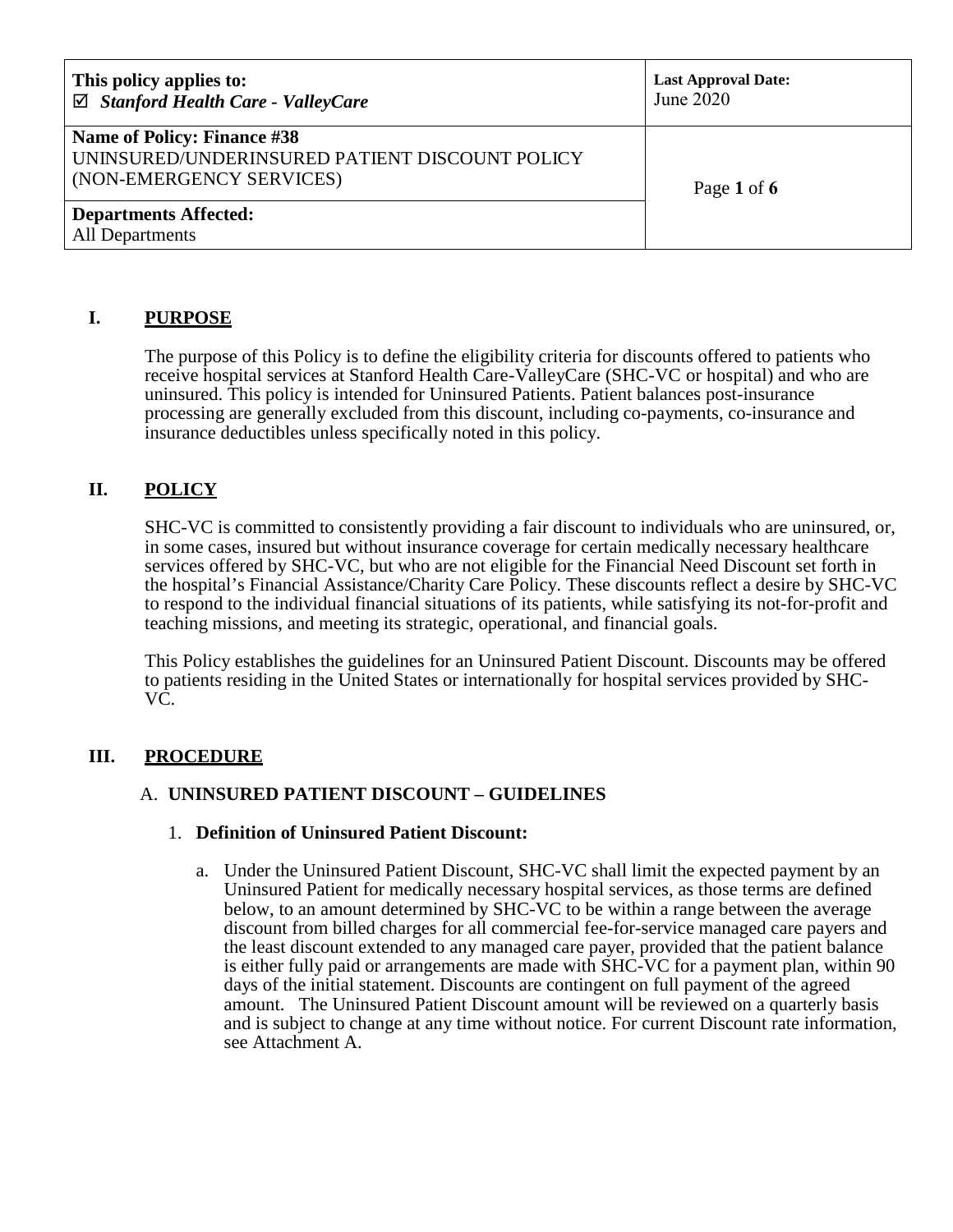| This policy applies to:<br>$\boxtimes$ Stanford Health Care - ValleyCare                                         | <b>Last Approval Date:</b><br>June 2020 |
|------------------------------------------------------------------------------------------------------------------|-----------------------------------------|
| <b>Name of Policy: Finance #38</b><br>UNINSURED/UNDERINSURED PATIENT DISCOUNT POLICY<br>(NON-EMERGENCY SERVICES) | Page 2 of $6$                           |
| <b>Departments Affected:</b><br>All Departments                                                                  |                                         |

b. If a patient wishes to seek financial assistance greater than the current Uninsured Patient Discount, the patient is referred to the SHC-VC Financial Assistance/Charity Care Policy, and may complete a Financial Assistance Application pursuant to that Policy.

### 2. **Eligible Services:**

- a. The Uninsured Patient Discount shall apply to medically necessary hospital services provided at or by SHC-VC. In the event that there is uncertainty as to whether a particular service is medically necessary, a determination shall be made by the Chief Quality Officer of SHC-VC. Except as specifically stated, reference to "healthcare services" or "hospital services" shall mean such medically necessary services provided by SHC-VC.
- b. Services that are generally not considered to be medically necessary and are therefore not eligible for the Uninsured Patient Discount include:
	- 1) Reproductive Endocrinology and Infertility services
	- 2) Cosmetic or plastic surgery services
	- 3) Vision correction services including LASEK, PRK, Conductive Keratoplasty, Intac's corneal ring segments, Custom contoured C-CAP, and Intraocular contact lens
	- 4) Hearing aid and listening assistive devices

In rare situations where a SHC-VC physician considers one of these services to be medically necessary, such services may be eligible for the Uninsured Patient Discount upon review and approval by the Chief Medical Officer of SHC-VC. SHC-VC reserves the right to change the list of services deemed to be not medically necessary at its discretion.

c. Second opinions are not considered to be medically necessary hospital services and are therefore not eligible for the Uninsured Patient Discount.

### 3. **Uninsured Patient Eligibility Requirements:**

- a. SHC-VC shall provide the Uninsured Patient Discount to those individuals who meet the definition of an Uninsured Patient as set forth below and who attest to their eligibility.
- b. An Uninsured Patient for the purposes of this Policy is an individual who meets the criteria set forth in both  $(1)$  and  $(2)$ :
	- (1) The term "patient" shall also mean the patient's "family." A patient's "family" means: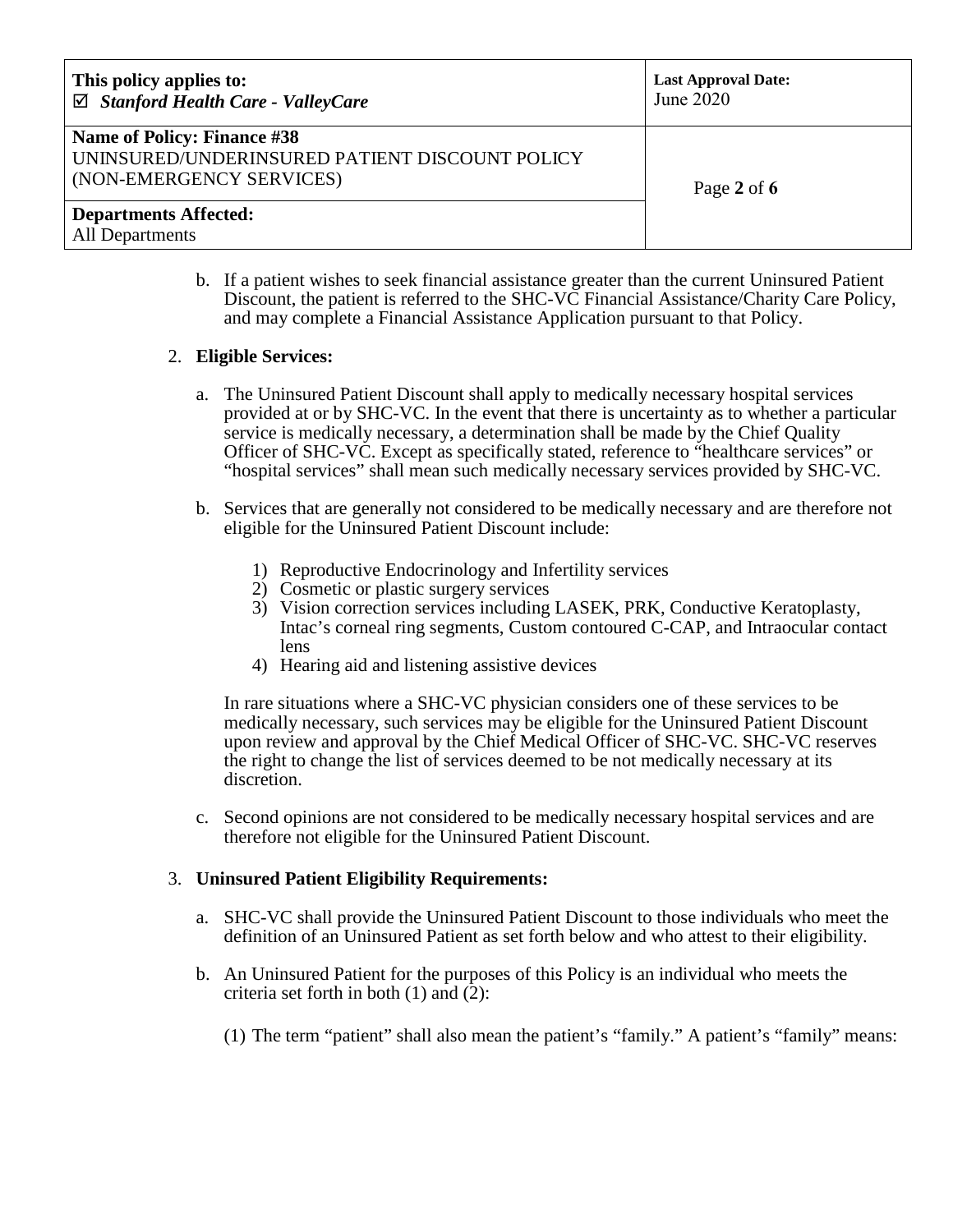| This policy applies to:<br>$\boxtimes$ Stanford Health Care - ValleyCare                                  | <b>Last Approval Date:</b><br>June 2020 |
|-----------------------------------------------------------------------------------------------------------|-----------------------------------------|
| Name of Policy: Finance #38<br>UNINSURED/UNDERINSURED PATIENT DISCOUNT POLICY<br>(NON-EMERGENCY SERVICES) | Page 3 of 6                             |
| <b>Departments Affected:</b><br><b>All Departments</b>                                                    |                                         |

- i. For an individual 18 years of age and older, that individual's spouse, domestic partner and dependent children under 26 years of age, whether living at home or not.
- ii. For an individual under18 years of age, that individual's parent, caretaker, relatives and other children of the parent, caretaker or relative who are under 26 years.
- (2) The patient is "self-pay" and therefore deemed to be "uninsured" for the purposes of this Policy if any of the following apply:
	- i. The patient does not have third-party coverage from a health insurer, health care service plan, Medicare, or Medi-Cal, and does not have an injury that is compensable for the purposes of workers' compensation, automobile insurance, or other insurance as determined and documented by SHC-VC.
	- ii. The patient has third-party coverage, but the patient has exceeded the benefit cap for such coverage prior to admission to SHC-VC.
	- iii. The patient has third-party coverage but the third- party payer has either denied coverage or does not provide coverage for the particular healthcare services for which the patient is seeking treatment from SHC-VC.
	- iv. The patient is not covered by Medicare, Medicaid or any other governmental program and has third-party out-of-network coverage with no or limited outof-network benefits for non-emergency services.

### 4. **Information To Be Provided By Patient For Eligibility Determination:**

- a. SHC-VC shall determine eligibility for the Uninsured Patient Discount in accordance with this Policy, and shall not take into account an individual's age, gender, race, immigrant status, sexual orientation or religious affiliation.
- b. A patient who has third-party coverage and is applying for the Uninsured Patient Discount shall provide information regarding such coverage as requested by SHC-VC so that the hospital can make an independent determination whether the patient is an Uninsured Patient as set forth above.
- c. SHC-VC expects a patient to cooperate fully in the information gathering process under this Policy, and failure to do so may affect the hospital's ability to provide the Uninsured Patient Discount.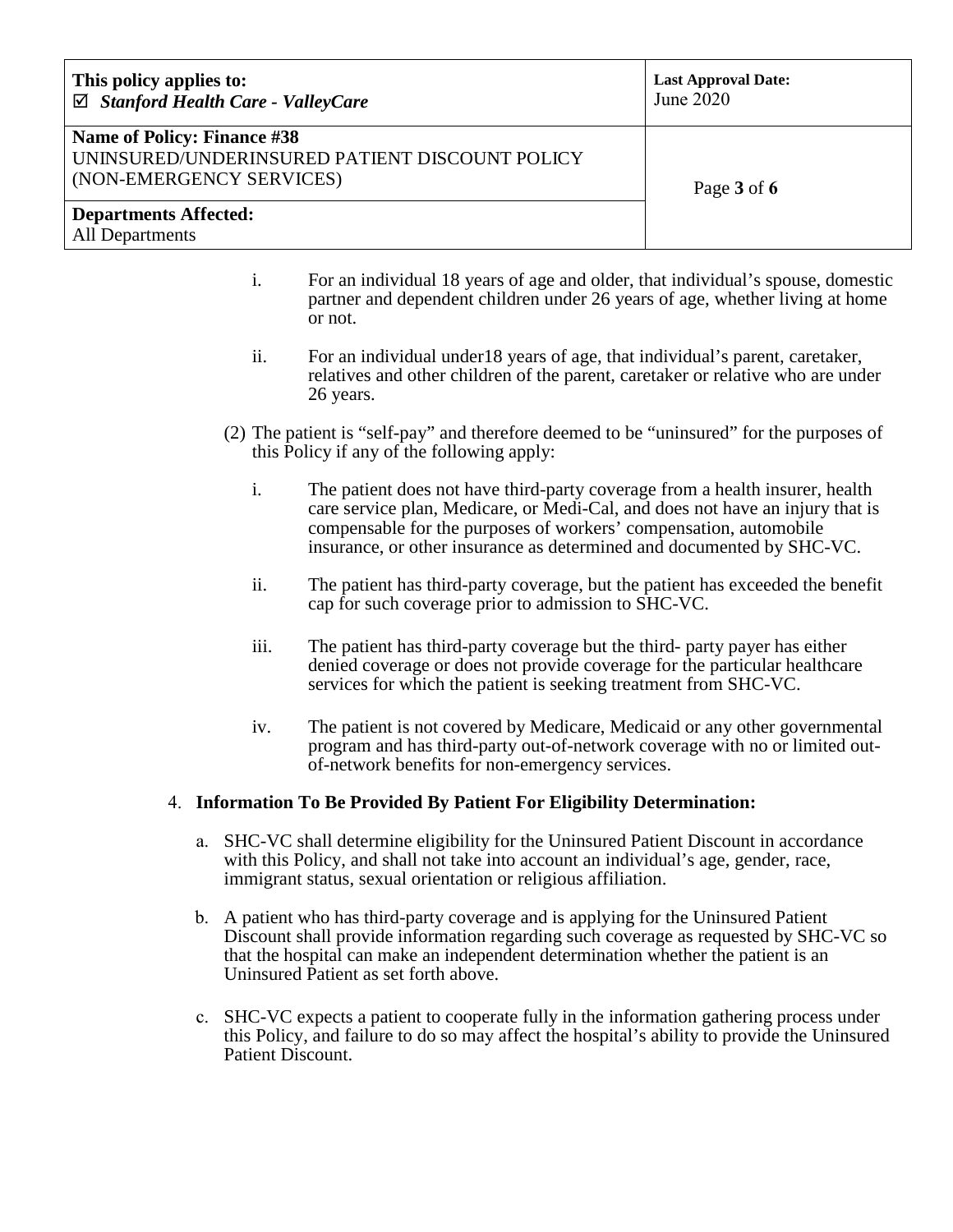| This policy applies to:<br>$\boxtimes$ Stanford Health Care - ValleyCare                                         | <b>Last Approval Date:</b><br>June 2020 |
|------------------------------------------------------------------------------------------------------------------|-----------------------------------------|
| <b>Name of Policy: Finance #38</b><br>UNINSURED/UNDERINSURED PATIENT DISCOUNT POLICY<br>(NON-EMERGENCY SERVICES) | Page 4 of 6                             |
| <b>Departments Affected:</b><br>All Departments                                                                  |                                         |

### B. **PUBLIC NOTICE**

- 1. Public notice concerning the availability of Uninsured Discounts under this Policy shall be by the following means:
	- a. Posted notices explain that SHC-VC has a variety of options available including discounts and financial assistance to patients who are uninsured or underinsured.
	- b. Notices include a contact telephone number a patient can call to obtain more information about such discounts and financial assistance.
- 2. SHC-VC billing statements inform the patient that Uninsured Discounts are available by contacting the SHC-VC Customer Service Center.

# **IV. COMPLIANCE**

- A. All workforce members including employees, contracted staff, students, volunteers, credentialed medical staff, and individuals representing or engaging in the practice at SHC-VC are responsible for ensuring that individuals comply with this policy;
- B. Violations of this policy will be reported to the Department Manager and any other appropriate Department as determined by the Department Manager or in accordance with hospital policy. Violations will be investigated to determine the nature, extent, and potential risk to the hospital. Workforce members who violate this policy will be subject to the appropriate disciplinary action up to and including termination.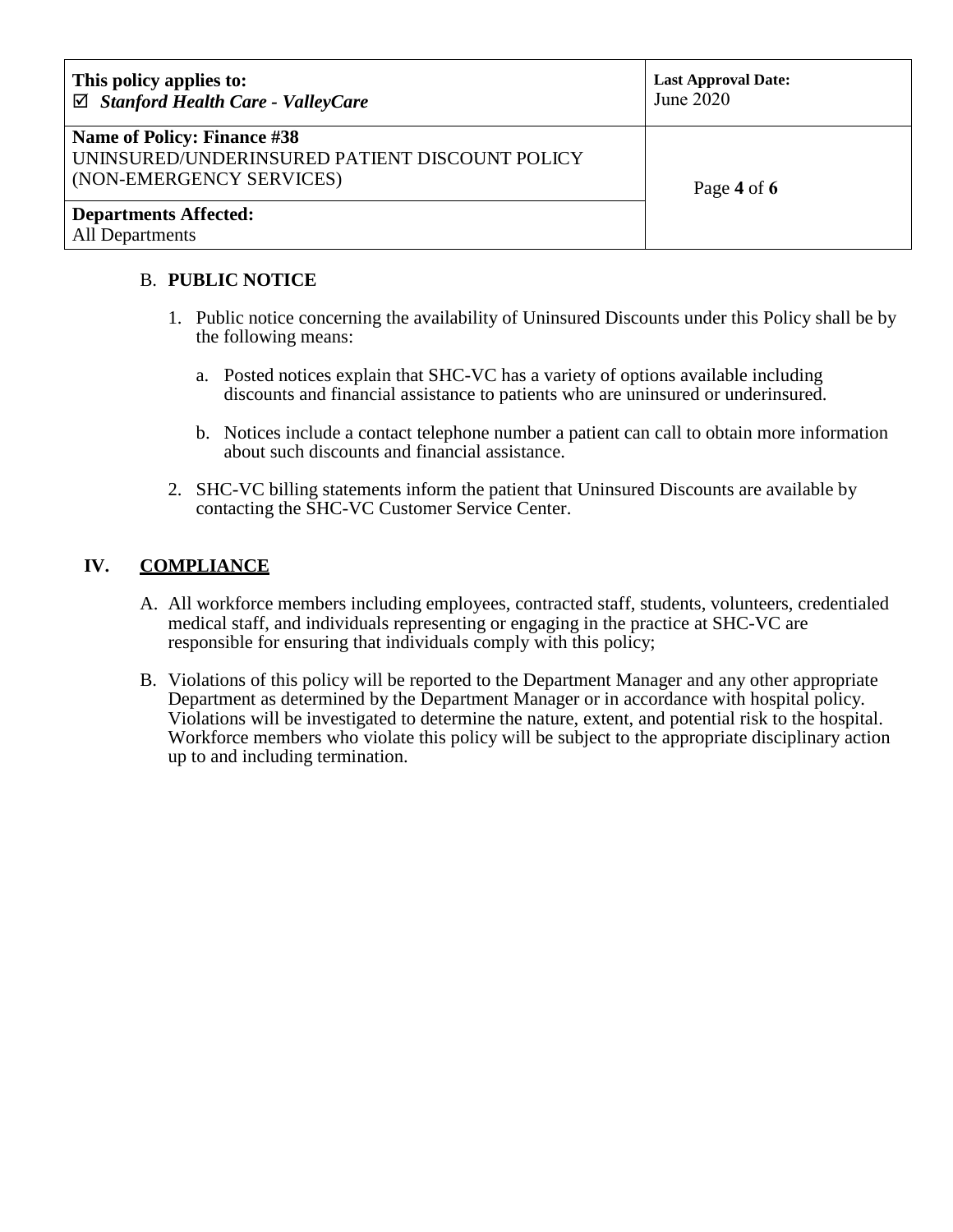| This policy applies to:<br>$\boxtimes$ Stanford Health Care - ValleyCare                                  | <b>Last Approval Date:</b><br>June 2020 |
|-----------------------------------------------------------------------------------------------------------|-----------------------------------------|
| Name of Policy: Finance #38<br>UNINSURED/UNDERINSURED PATIENT DISCOUNT POLICY<br>(NON-EMERGENCY SERVICES) | Page 5 of 6                             |
| <b>Departments Affected:</b><br>All Departments                                                           |                                         |

# **V. APPENDICES**

A. Attachment A: Current Uninsured Discount Rate Information

### **VI. RELATED DOCUMENTS**

- A. SHC-VC Financial Assistance / Charity Care Policy
- B. SHC-VC Debt Collection Policy

# **VII. DOCUMENT INFORMATION**

- A. Legal Authority/References None
- B. Author/Original Date March 2020, Kristine Grajo, Director, Self-Pay Management Office
- C. Gatekeeper of Original Document Director, Self-Pay Management Office
- D. Review and Renewal Requirements This policy will be reviewed and/or revised every three years or as required by change of law or practice.

### E. Review and Revision History

- June, 2019 Sarah J. Diboise, Office of General Counsel
- June, 2019 Noel Juaire, Interim, Executive Director Patient Financial Services
- June, 2019 Kristine Grajo, Director Self-Pay Management Office

### F. Approvals

- June, 2019 Kristine Grajo, Director Self-Pay Management Office
- June, 2019 Noel Juaire, Interim, Executive Director Patient Financial Services
- June, 2019 Sarah J. Diboise, Office of General Counsel
- June, 2020 Policy Steering Committee